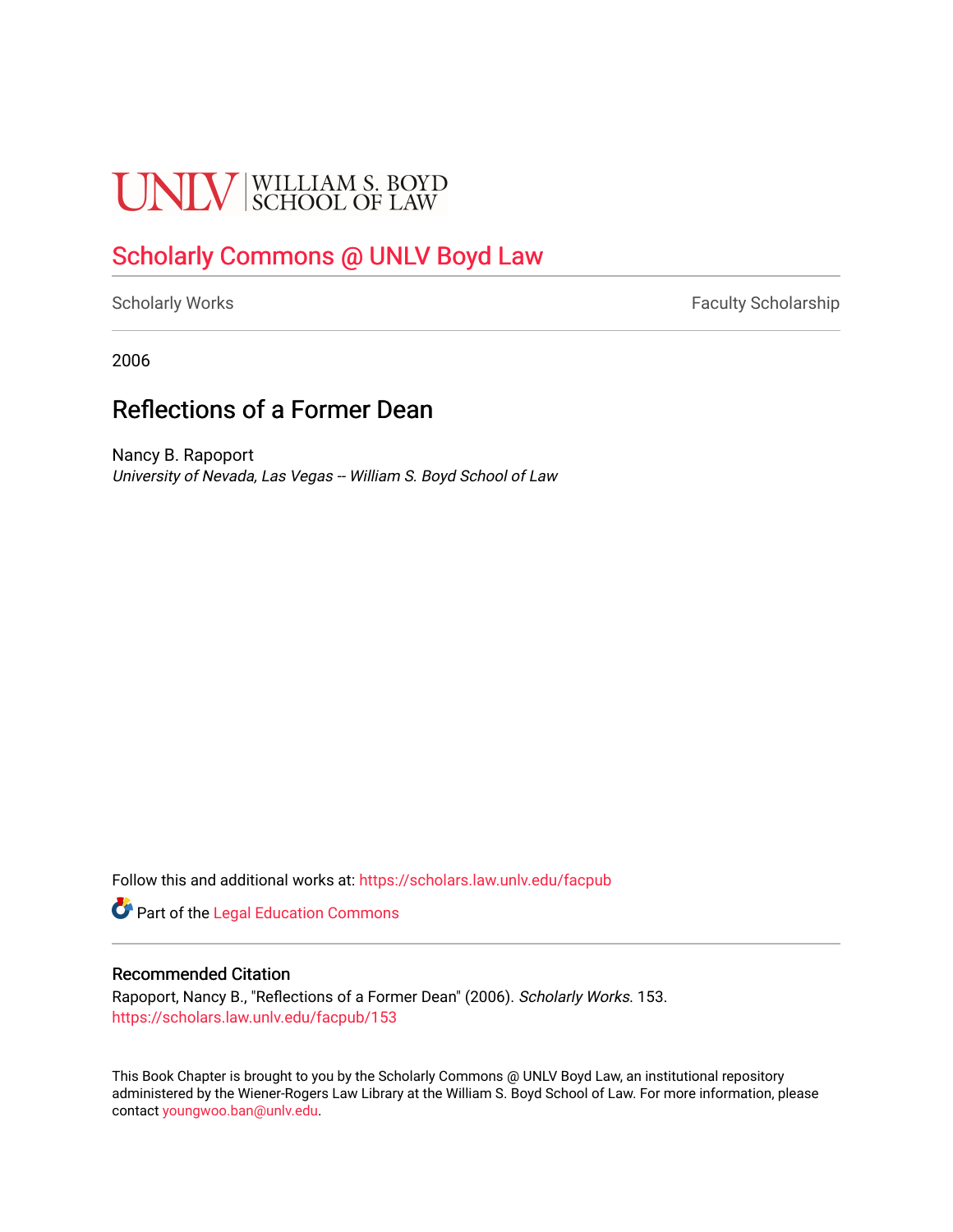# **Law School Leadership Strategies**

*Top Deans on Benchmarking Success, Incorporating Feedback from Faculty and Students, and Building the Endowment* 

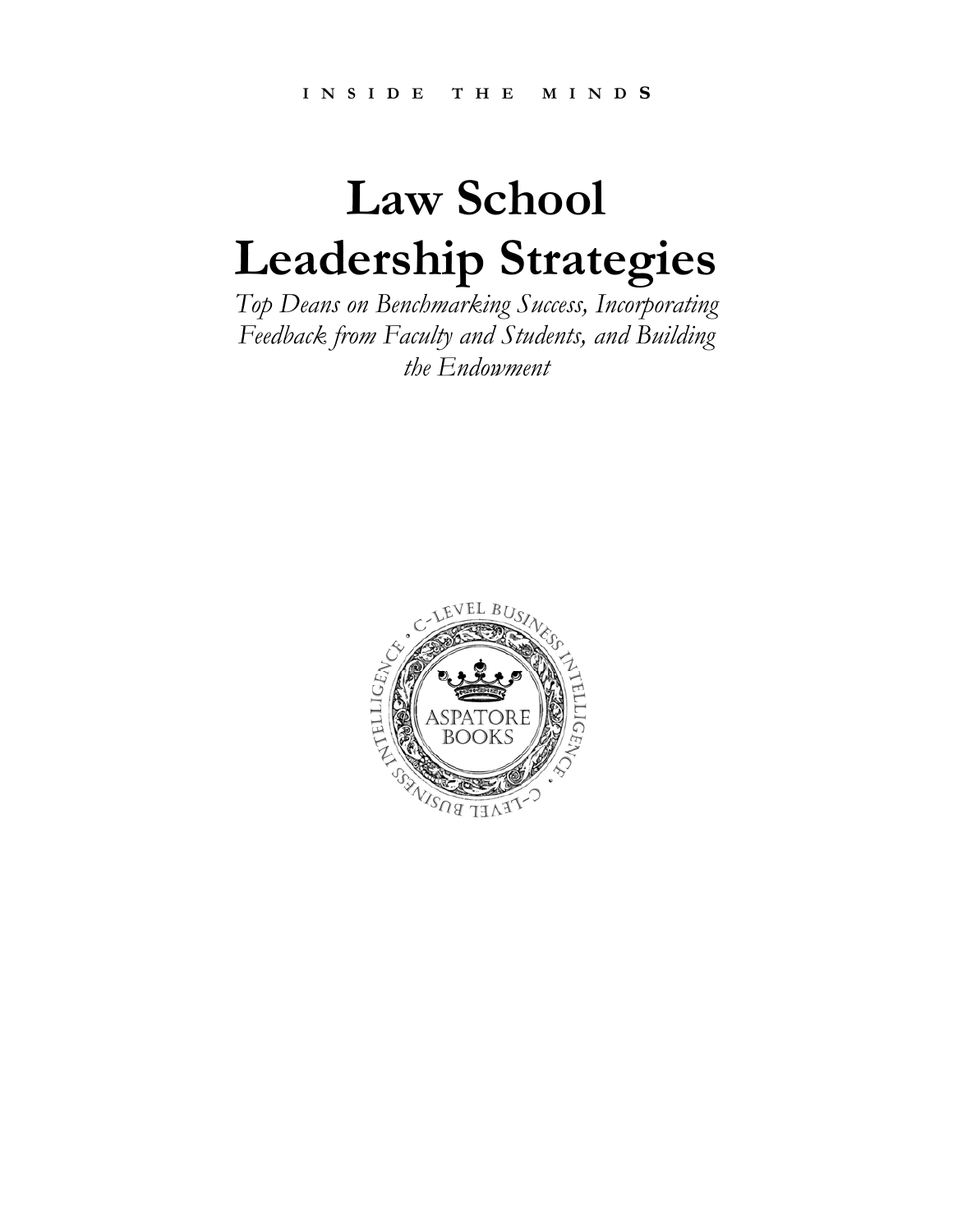Copyright © 2007 by Aspatore, Inc. All rights reserved. Printed in the United States of America.

No part of this publication may be reproduced or distributed in any form or by any means, or stored in a database or retrieval system, except as permitted under Sections 107 or 108 of the U.S. Copyright Act, without prior written permission of the publisher. This book is printed on acid free paper.

Material in this book is for educational purposes only. This book is sold with the understanding that neither any of the authors or the publisher is engaged in rendering legal, accounting, investment, or any other professional service. Neither the publisher nor the authors assume any liability for any errors or omissions or for how this book or its contents are used or interpreted or for any consequences resulting directly or indirectly from the use of this book. For legal advice or any other, please consult your personal lawyer or the appropriate professional.

The views expressed by the individuals in this book (or the individuals on the cover) do not necessarily reflect the views shared by the companies they are employed by (or the companies mentioned in this book). The employment status and affiliations of authors with the companies referenced are subject to change.

Aspatore books may be purchased for educational, business, or sales promotional use. For information, please email store@aspatore.com or call 1-866-Aspatore.

ISBN-10: 1-59622-613-7 ISBN-13: 978-1-59622-613-5 Library of Congress Control Number: 2006939096

For corrections, updates, comments or any other inquiries please email editorial@aspatore.com.

First Printing, 2006 10 9 8 7 6 5 4 3 2 1

> **If you are interested in purchasing the book this chapter was originally included in, please call 1-866-Aspatore (277-2867) or visit www.Aspatore.com.**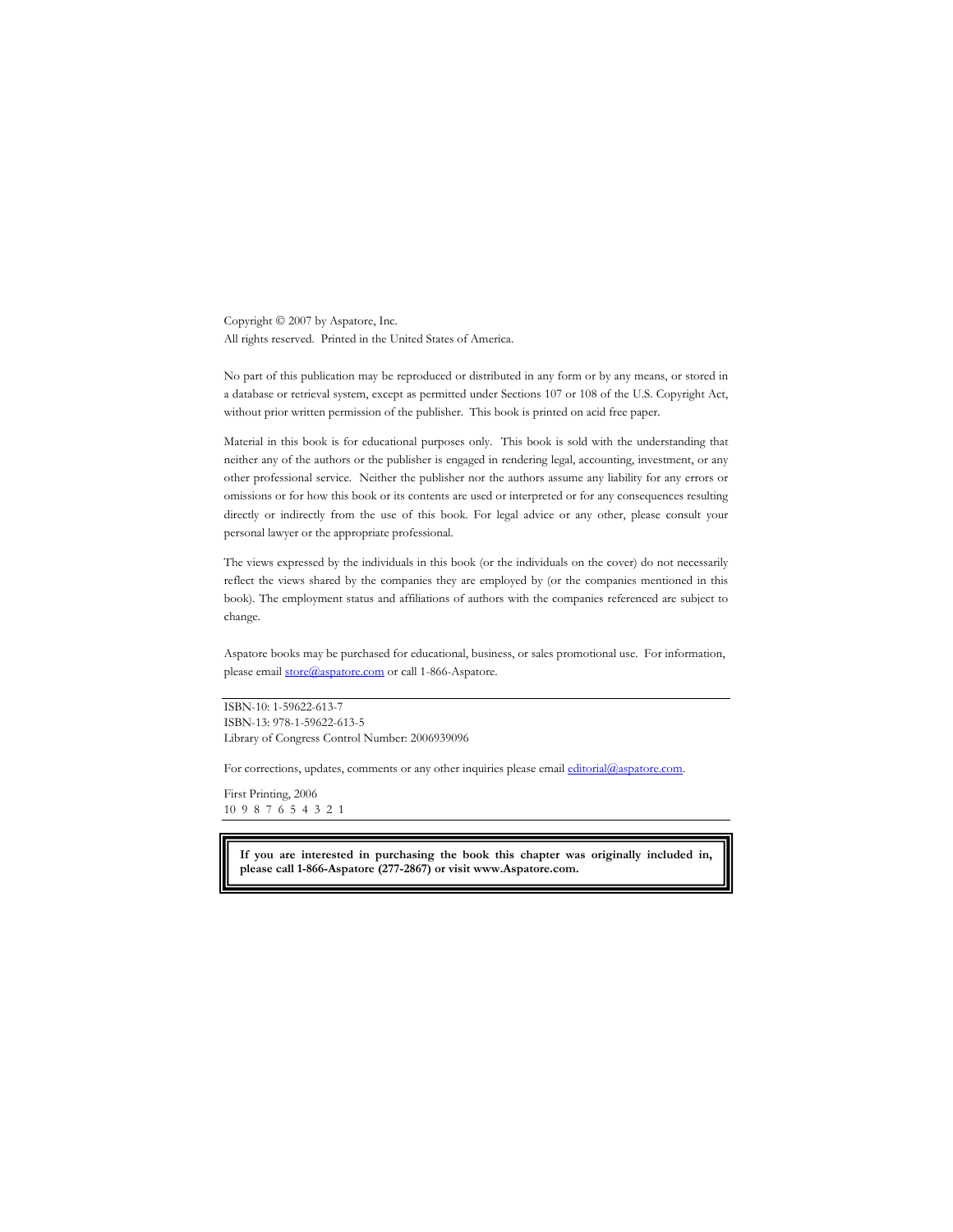## Reflections of a Former Dean

Nancy B. Rapoport *Professor and Former Dean*  University of Houston Law Center

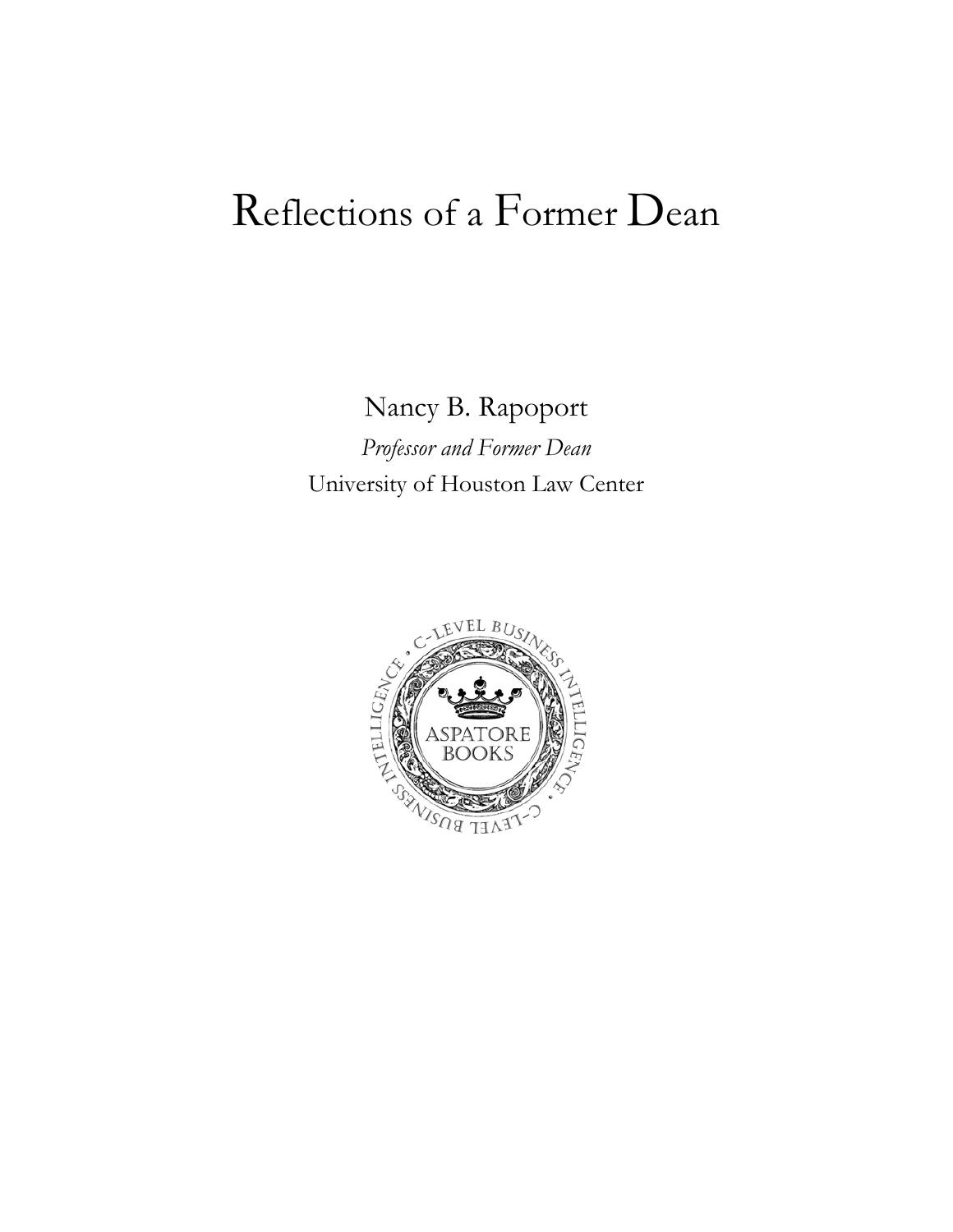#### **INSIDE THE MINDS**

The dean's primary responsibility is to act as a fiduciary to his or her school. The challenge of being a dean lies in balancing the numerous constituencies (faculty, staff, students, alumni, the university, the profession/discipline, and, in a public school, the state legislature). The constituencies' preferences often pull in competing directions; to make matters even more difficult, there are never enough resources to satisfy everyone. Ultimately, the dean must ask what decisions are in the best interests of the school as a whole, letting the answers to that single question guide her. Some of her answers may be wrong, but if the dean is asking the right questions, she is already one step ahead of those who focus on the needs of just one group of constituents.

A law school should be grounded in the intersection between the academic world and the real world. Law schools train students to be professionals, but they also provide their faculty with the luxury of time for research. As a result, we law professors owe the legal profession our best ideas, derived from spending significant time thinking and writing about difficult problems, and we owe our students an understanding of the complexities of representing clients. As lawyers and as academics, we also owe service to our schools, our universities, and our communities. Because we are trained in due process and critical thinking, we can be valuable members of task forces and committees. In my ideal law school, everyone is fully engaged: students are captivated by their studies, professors are always improving their teaching and scholarship (and collaborating with colleagues on works in progress and new teaching ideas), and the administration facilitates the school's vision and connects the alumni and legal/business communities with the school.

Law schools should add to the students' undergraduate education (which we hope is well-rounded, with a solid grounding in the liberal arts and social sciences). Unfortunately, we often leave our students with the impression that their prior lives—their undergraduate majors, their graduate degrees, their work experiences—are not useful in the study of law. Nothing could be further from the truth. The best lawyers use law as a tool, not as an end in itself, and they know how important it is for lawyers to know about business and the social sciences. Lawyers are, first and foremost, counselors, and they need to understand what motivates their clients if they are to advise them well. Business schools often require real-world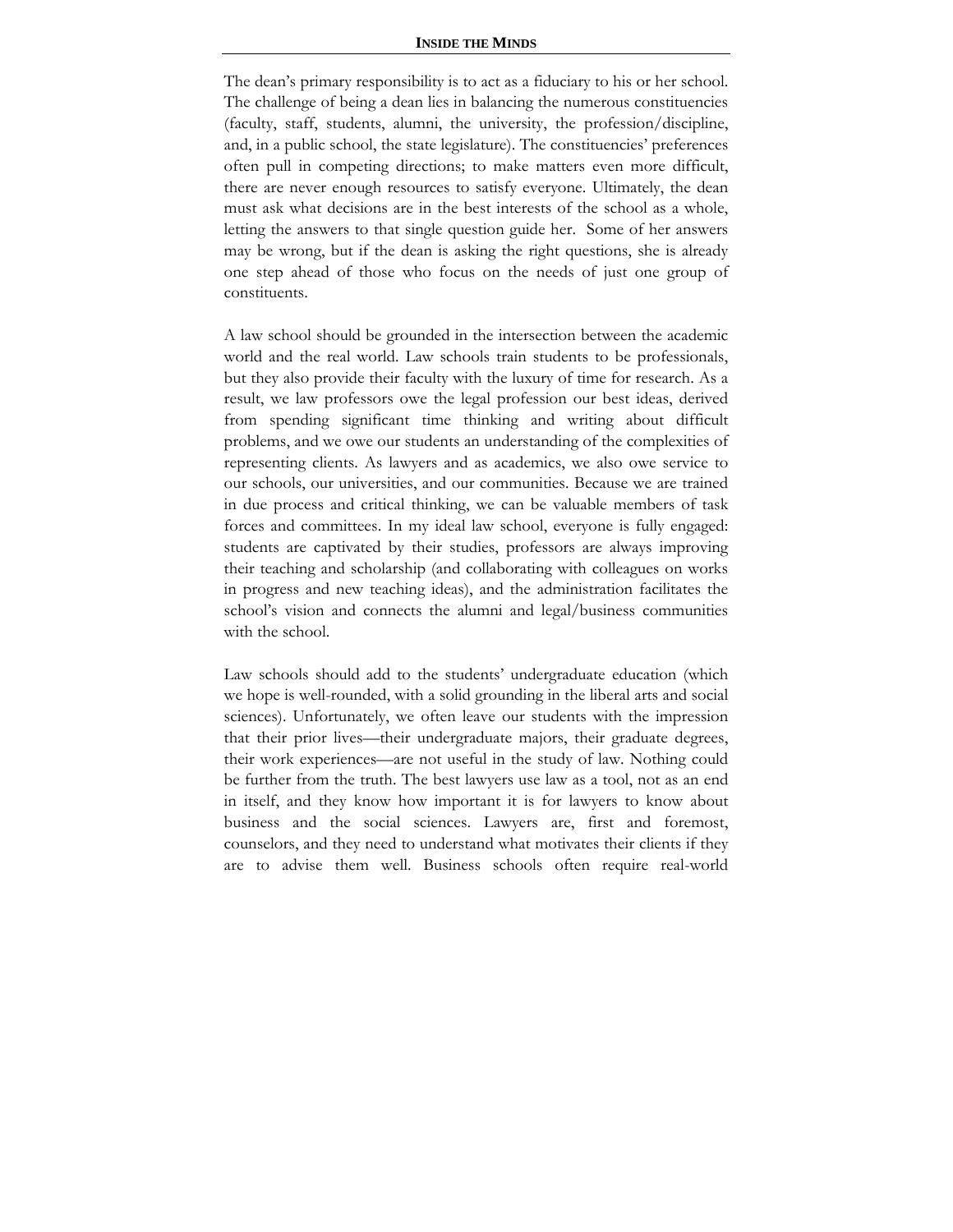experience, and medical schools offer some background in working with clients. Law schools could learn a great deal from the other professions.

When I was the dean of the University of Houston Law Center, I wanted our law school to reflect the strengths and needs of the city of Houston, as well as the state of Texas and other large urban settings. I hoped that we would key our strengths inside the school to Houston's own strengths and needs: in health care, in energy and the environment, in advocacy, in intellectual property (for the energy corridor), and in criminal justice. As a result of the links between the city and the Law Center, the Law Center's institutes and programs provide a strong education, contributing useful and relevant research and reaching out to the city as a whole. Because many of these issues are common to all major urban areas, the Law Center is positioned to help other major metropolitan areas. (For example, thanks to Professor Victor Flatt, our program in energy, environmental law, and natural resources now has links with the city of London, England.) The Law Center's success requires, first and foremost, the commitment of the faculty; without faculty commitment, any of the school's goals would wither with a change of deans. The administration, then, must make sure the faculty's commitment to the law school's success is backed by resources (time and money).

#### **Management Style**

 $\overline{a}$ 

Law schools, like most other institutions, don't change easily.<sup>1</sup> Unlike most other institutions, though, law schools have an unusual form of governance. Shared governance, which involves the division of responsibilities and authority between the administration and the faculty, is commonplace in higher education, especially in research universities. The theory underlying shared governance is that those with the most current knowledge and the most hands-on experience should make the decisions. Therefore, the faculty, with its knowledge of its own field and what constitutes a robust education, has primary authority over faculty hiring and promotion, curriculum, and admissions. The administration, with its knowledge of the

<sup>&</sup>lt;sup>1</sup> See Nancy B. Rapoport, *Eating Our Cake and Having It, Too: Why Real Change Is So Difficult in Law Schools,* 81 Ind. L. J. 359 (2006), and Nancy B. Rapoport, *Not Quite "Them," Not Quite "Us": Why It's Difficult for Former Deans to Go Home Again,* \_\_\_ Toledo Law Review \_\_\_ (2007) (forthcoming) [hereinafter *Not Quite "Them"].*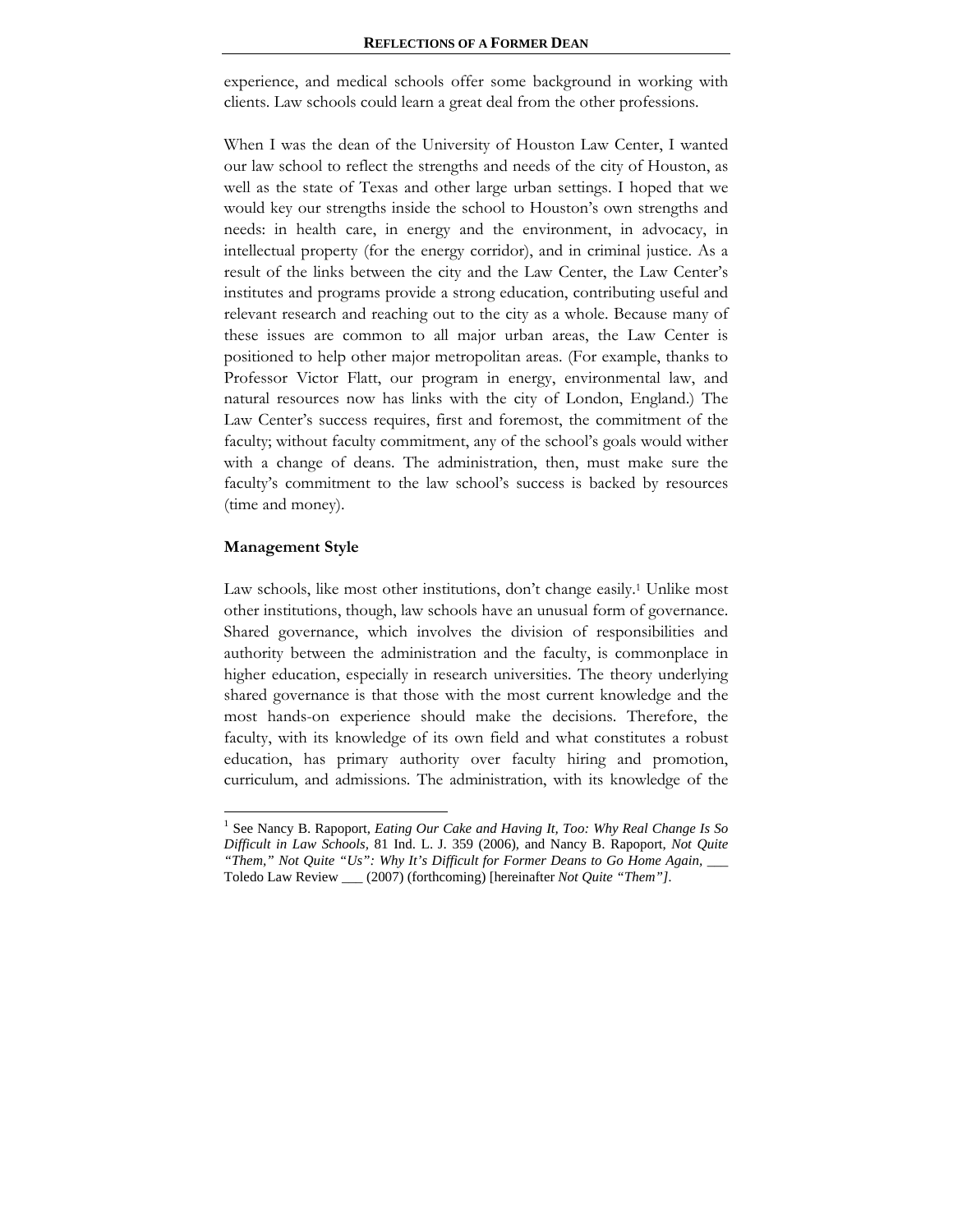components necessary to keep a school running, has primary authority over such matters as budget, space allocation, and facilities maintenance. Shared governance itself is a complicated matter.

All of the incentives in shared governance<sup>2</sup> favor the tried-and-true over the experimental and innovative. Professors are so focused on the changes within their own specialties that they often lack the time to see the changes in higher education or in the legal profession as a whole. Deans are privileged to have a bird's-eye view of higher education and the legal profession, and so we probably see changes coming before many of the professors do. Shared governance, though, makes change a very long, drawn-out process. The good news is that shared governance prevents law schools from capitulating to trends; the bad news is that it also prevents law schools from acting on many important changes in anything approaching timeliness.

#### **Building the Team**

Each of the key players for the law school administrative team has a different area of responsibility—budget, library, students, faculty, media/public relations, alumni/development, information technology—but they all must be willing to confront the dean with any disagreements. Without that honesty, nothing else works, because deans get most of their information filtered and polished beyond recognition. No dean needs yes-men. In selecting team members, most deans look for honesty, dedication, and a deep understanding of his or her field.

#### **Measuring Success**

I measure success by engagement. Are the students learning? Is the faculty talking about its teaching and research inside and outside the school? Are the alumni donating their time and money to facilitate the vision of the school? The more engagement deans see, the more successful the school—no matter what the rankings say.

To help schools reach this level of engagement, deans are the consummate facilitators. Often, the issue is resources—people and projects. Every

 $\overline{a}$ 

<sup>2</sup> See *Not Quite "Them," supra* n.1).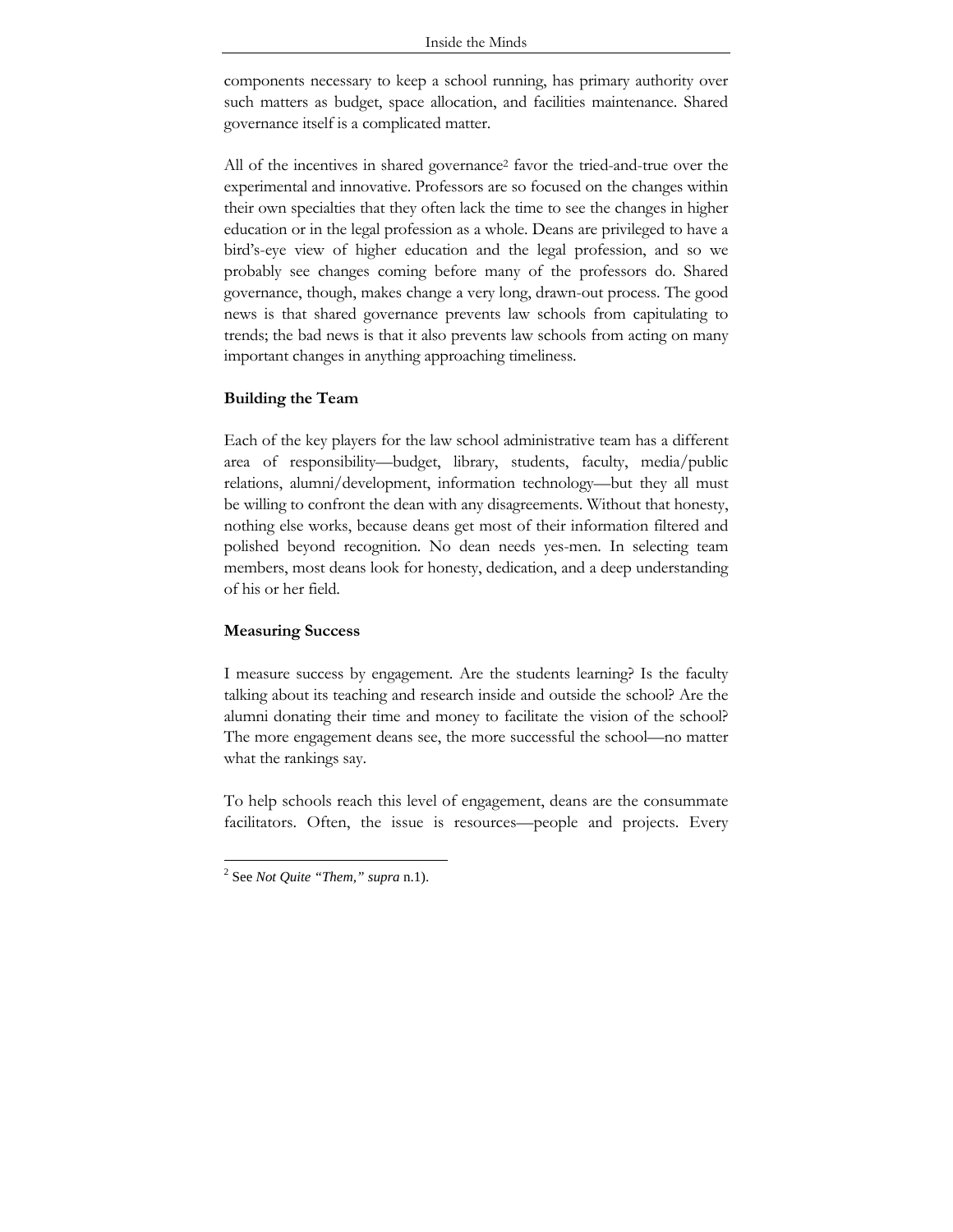meeting is an opportunity to make a connection that could lead to finding the right people or a link between someone's interests and a program or potential program at the school.

The dean is the classic middle-manager, owing attention to his or her school, to the university at large, and to the profession. I often joke that the two best training grounds for deans are (1) having grown up as an only child (with people attaching far too much importance to every word or action) and (2) having been a Chapter 11 bankruptcy lawyer (with too many constituents and not enough resources). The only way to juggle everything is to remember that the dean is the fiduciary for the school and not for any particular constituent, and by having a sense of humor and people with whom to share that sense of humor. The dean also needs a vision for the school and a good support system inside the school (faculty, staff, students, and alumni) and at home (friends and family).

#### **The Dean's Challenges**

Probably the most difficult situations that arise for a dean are personnel situations. These are always tricky, because the other party involved in a personnel issue has complete freedom to talk about what happened, and the dean doesn't. We can't—and shouldn't—talk about private matters, and we sometimes get blamed for situations that are quite different from how they are being described.

Probably the single biggest misconception about the deanship is that the dean has the power to tell the faculty what to do. Most people outside academia—and many within its ivy-covered walls—fail to understand the role of the dean in shared governance. Deans are not really the "boss" of the faculty in the conventional sense, although they do determine raises and provide other perks. Deans have the authority to decide administrative matters, but the faculty has the authority to decide academic matters such as faculty hiring, admissions policy, and curriculum development. Most governance issues involve both administrative and faculty issues, so the dean's power tends to stem more from the bully pulpit than from any direct authority.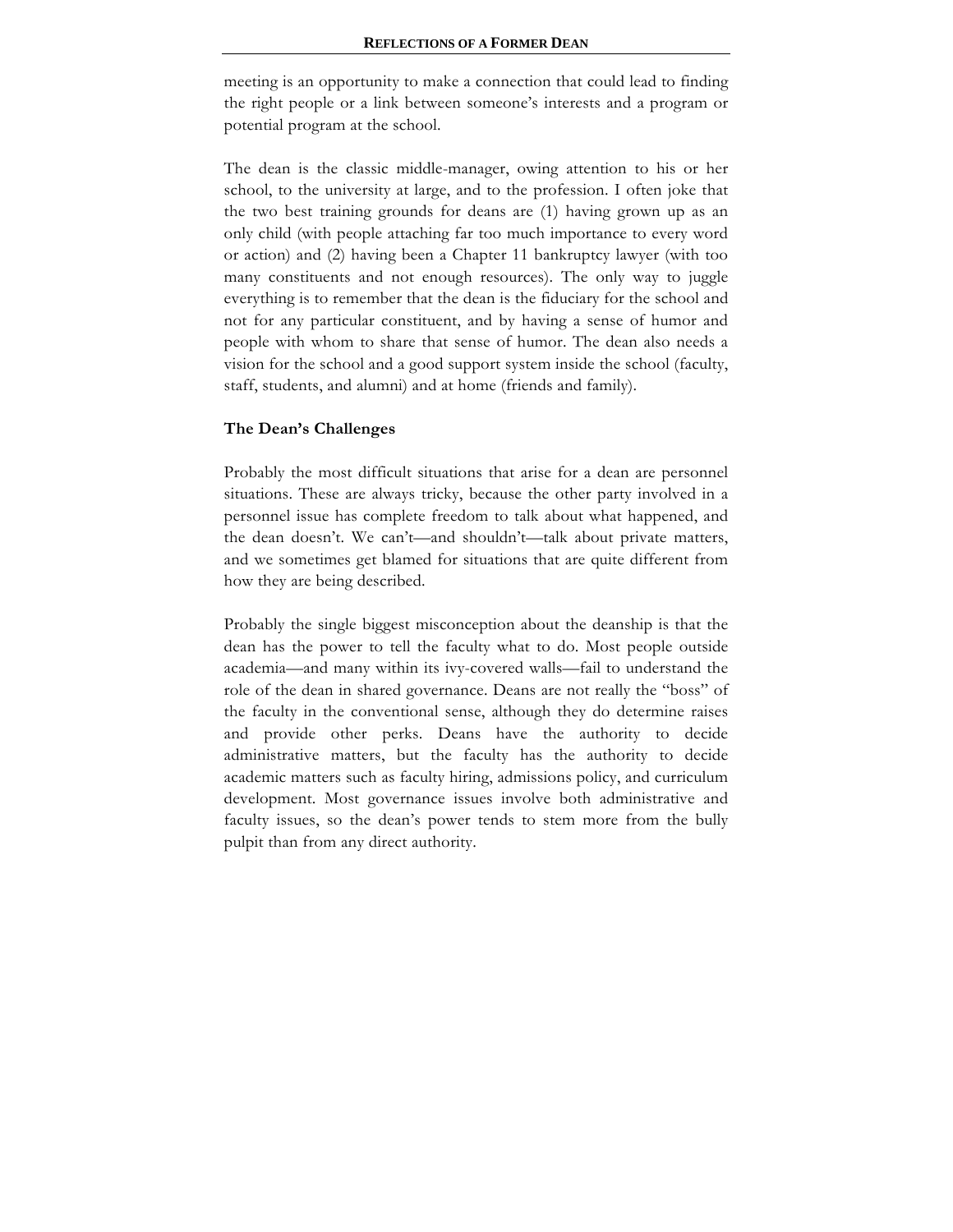#### **"Maintaining an Even Strain" (as the Astronauts Say)**

One of the best parts about being a law dean is that colleague deans of other law schools are always there to talk about issues, share stories, and provide emotional support. Deans from other disciplines can also be very helpful. But support from others can only go so far. Deans must also make sure that they take time for themselves and their loved ones. As Sarah Weddington<sup>3</sup> always says, it's important to put the oxygen mask on yourself before you put one on anyone else. Without regular stress relief (exercise, vacations, etc.), a dean can't handle the twenty-four/seven life the job requires.

Another way deans grow is through constructive feedback. No one has the corner on good ideas, and good advice often keeps deans from making boneheaded mistakes. I have also seen very non-constructive feedback: malicious and demoralizing comments disguised as "constructive" ideas. If the dean is being reviewed, it's important for the reviewer to sort out the honest criticism from the camouflaged attacks. And constructive criticism can only go so far, because people (like institutions) are often reluctant to change. I've found that most people accomplish more by working on their strengths than by trying to correct their weaknesses. To me, the best way to deal with weaknesses is to work with others whose strengths set off one's own weaknesses. No one can be all things to all people.

#### **Changes**

 $\overline{a}$ 

Over the past five to ten years, it has become clear that successful deans must bring in more of everything: more new professors, more new programs, more good students, more new resources. Certainly, state support for public institutions is in decline as states find themselves with other pressing demands, such as funding for K–12 education, health care, and criminal justice. The role of the dean is therefore no longer a oneperson role. Therefore, deans must prioritize and delegate other tasks to trusted associates.

<sup>3</sup> Sarah Weddington was the lawyer who, before age thirty, argued *Roe v. Wade* in front of the U.S. Supreme Court, and she was in the Texas legislature and in the Clinton White House.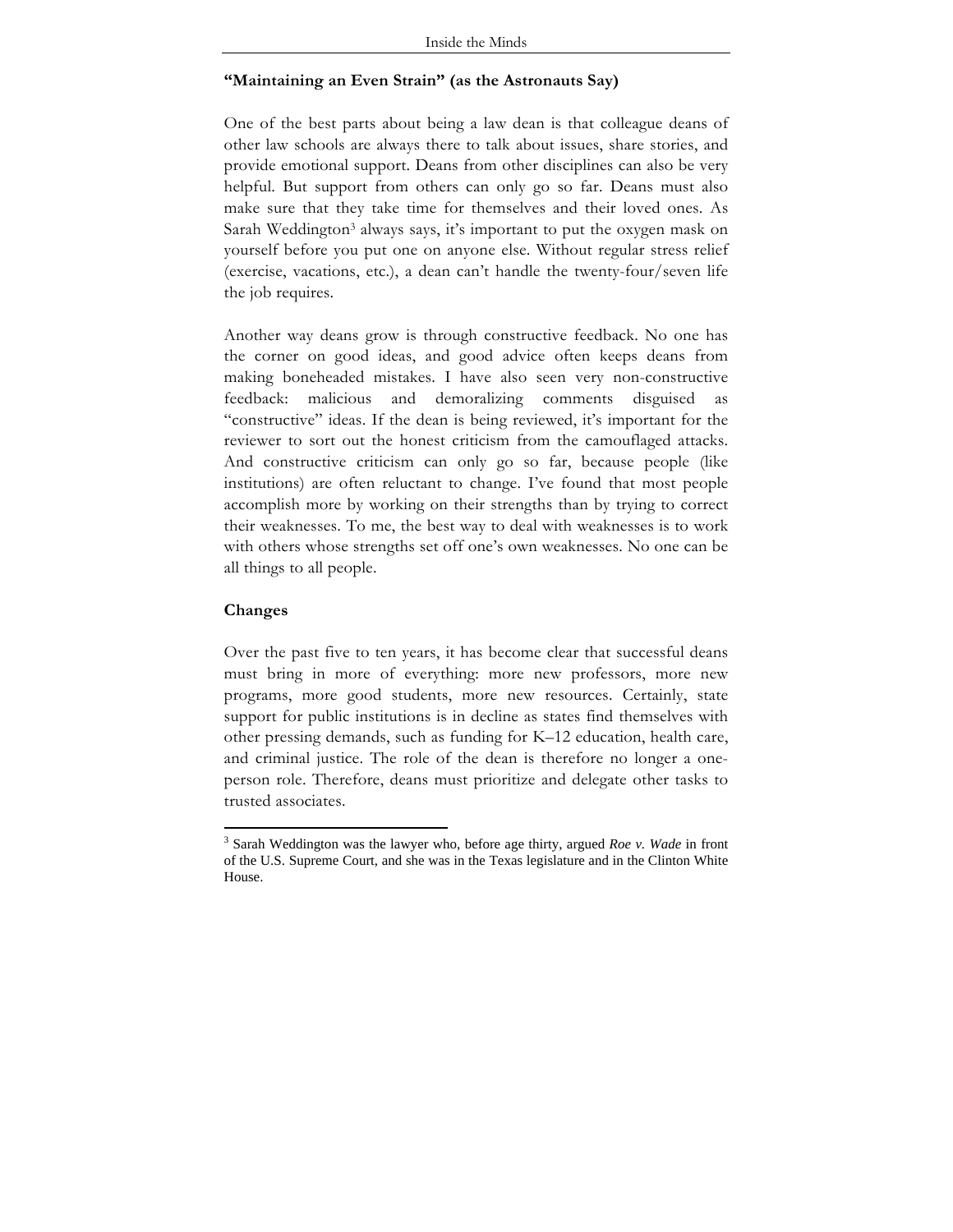The three golden rules of being a dean for a law school are:

- 1. Don't be a dean unless you get your jollies from helping other people succeed. Deans are facilitators, and their rewards really stem from others' successes.
- 2. Don't be a dean unless you enjoy interacting with other people, because the job is a very public one.
- 3. Don't be only a dean: remember that deans are people first. Cherish friends and family (and take time for yourself), and continue to stay connected with your academic field.

#### **Thriving in the Educational Marketplace**

Law schools must strike the balance between cultivating intellectual growth and being profitable. One of my favorite lines from the movie *Apollo 13* is, "No bucks, no Buck Rogers." Non-profit institutions still have to pay for overhead and raise even more funds in order to grow their institutions. Deans need money to hire and retain talented people and to build and maintain the school's programs, so a dean must spend significant amounts of time doing fundraising. As important as fundraising is the hiring and retention of faculty members who will be collegial and excited about enhancing the intellectual life of the school. To the extent that the dean can be part of the intellectual life of the school—by being a scholar and by encouraging scholarship in others—the dean can help set the intellectual tone for the school. But the faculty also must work to maintain that intellectual tone over time.

In general, law schools that are part of a university earn money from three sources: tuition and fees (both at the law school and—depending on how much tuition the law school can charge and keep—at the university), fundraising, and research grants. Public law schools may receive additional support from the legislature, either through state budget line items or from support that flows to the university as a whole and then flows from the university to the school. Ancillary income might come from continuing legal education or from other types of for-profit outreach to the bar and the community. Unfortunately, continuing legal education's market share has dropped dramatically in the past several years, with the advent of Internet continuing legal education and continuing legal education provided by law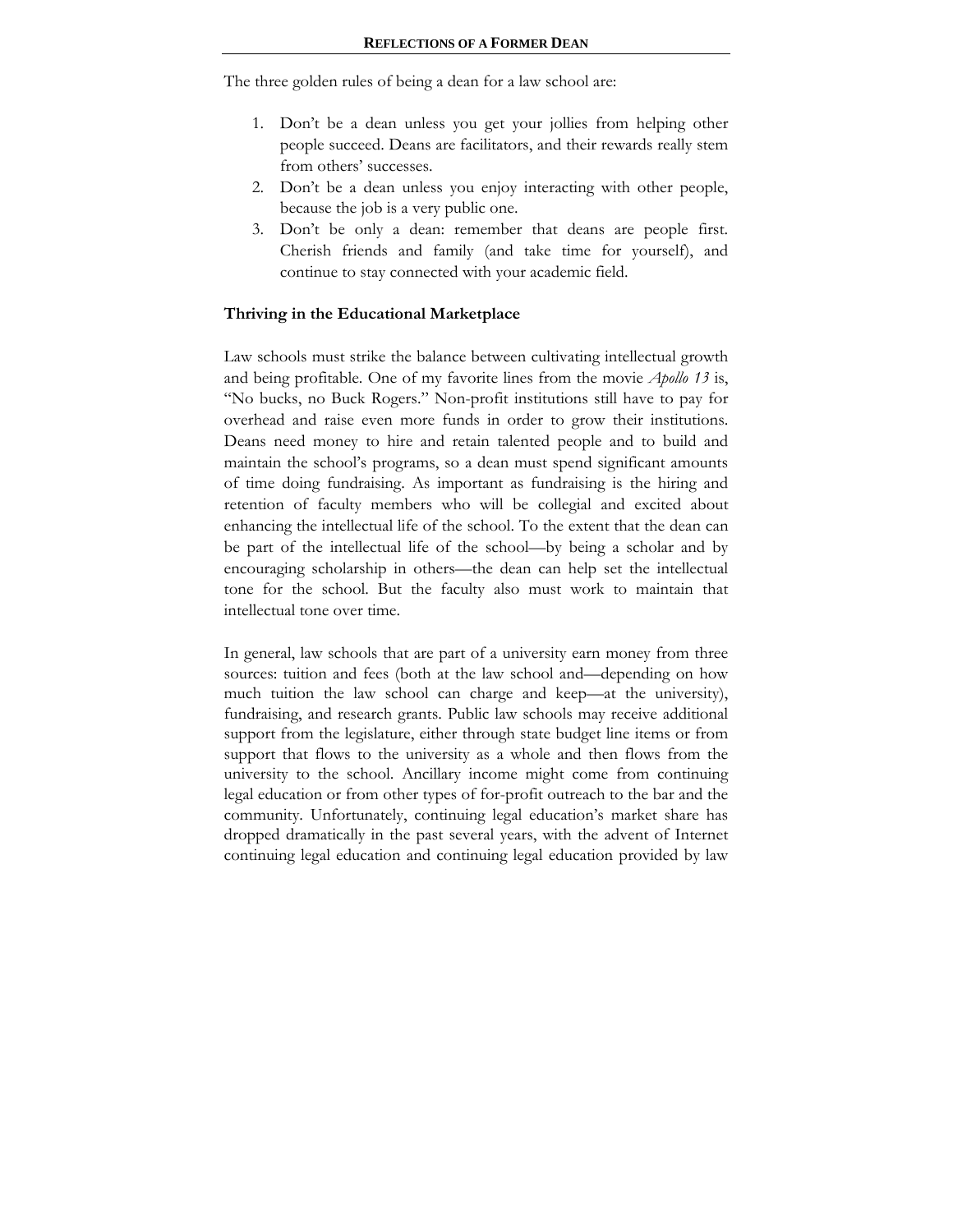firms. Law schools need to come up with new ways of raising income. Personally, I'd like to see more law schools enter the executive education business, especially in concert with business schools.

Money is crucial, because law schools have numerous expenses. Law schools are like "mini" liberal arts colleges. They have their own libraries, admissions, advising, and career services staff, and their own registrar. They also have the normal overhead, including salaries (and benefits) for faculty and staff, facilities maintenance and upgrades, marketing and public relations, and information technology. Very little of a law school's budget is flexible: most of the budget is captured by salaries, then by library expenses (including the maintenance of the library collection).

Tuition goes up to keep pace with such issues as competitive salaries, smaller class sizes (which require more teachers), hands-on experience in clinical settings, and increases in facility needs, information technology, and library collections. In my experience, tuition doesn't go down, but the size of a school's endowment can offset the rate of increase.

Building the endowment is also crucial. Fundraising is almost a full-time job for deans these days, and it is an art, not a science. People donate when they have their interests matched with the school's needs and vision, and when they trust the person who's leading the institution. When a donor's interests don't match the school's vision or needs, the donor doesn't give. If the donor doesn't believe the person leading the school will use the donation wisely, the donor doesn't give. Some donors will give to the annual fund, which gives the dean flexibility in using the donations; others will give to scholarships, or professorships, or prizes for achievement. Still others will give to the endowment, typically for a specific project such as a named chair or professorship. Endowments enable schools to plan for the medium- to longterm vision of the school.

Traditionally, endowments are invested in a reasonably secure mixture of stocks, bonds, and cash, and most schools only use about 4 to 5 percent of the interest income of an endowment (typically based on a rolling three-year average) for the school's current needs. Using too little of the endowment shortchanges current needs. Using too much shortchanges future needs.

A dean's external affairs team is vital to the school's success, and the dean really must enjoy fundraising in order to be successful. Even when deans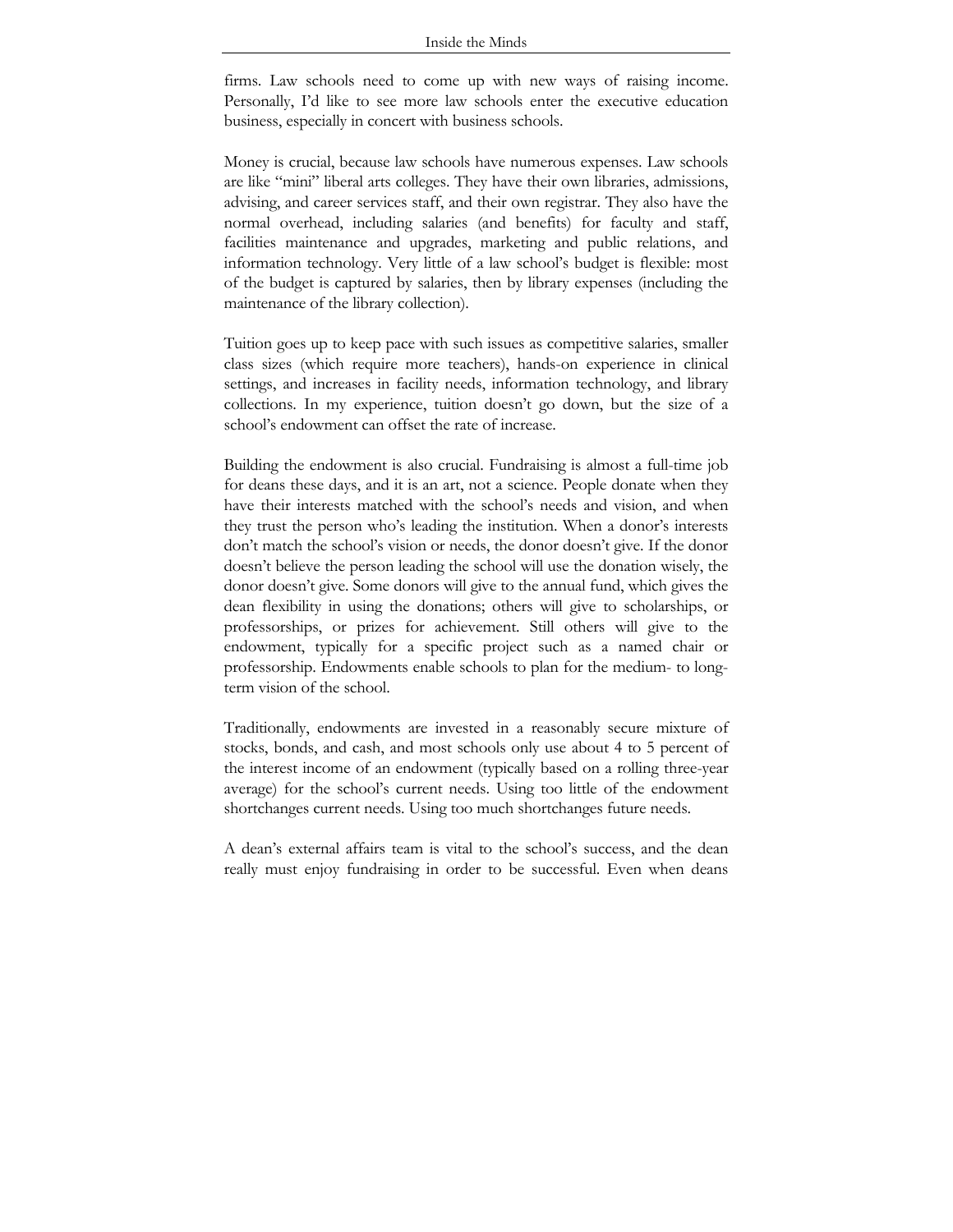aren't "on the clock," there are opportunities to begin relationships that might lead to fundraising opportunities. Before a dean can ask for a donation, it's important to know a great deal about the potential donor, and the donor should know a great deal about the dean and his or her vision for the school. Fundraising, then, is extremely time-consuming. Before a dean asks for money, he or she has probably met with the donor five to ten times to get a feel for what might excite that donor. The external affairs team, therefore, must provide good information to the dean, set up several meetings, conduct additional research, draft proposals, and so on. I spent more time with my external affairs team during my time as dean than I did with my friends and family. I'm not sure that, in the long run, that was the right mix.

Most law schools do a good job of educating their students. What distinguishes a school most, then, is its faculty—in particular, its faculty's scholarly reputation. Hiring and retaining professors who are engaged in visible and useful research requires use of the dean's and the faculty's IQ and EQ (emotional intelligence). Hiring and retention also takes resources (time, space, money, and programs).

Technology has also had an effect on legal education. Society in general has suffered from the impersonal nature of electronic communications. People who wouldn't dare make nasty comments face to face often forget e-mail communications can be just as hurtful. Everyone forgets, from time to time, that the tone of an e-mail can differ in the minds of the sender and the recipient.4 Technology in the classroom has its good and bad points. I'm not too disturbed about students e-mailing each other in class or playing solitaire, as I think such behavior isn't that different from the note-passing we did when we were students. I do think some students have a tendency to become stenographers in class—writing down everything we say rather than listening for the important points. But skilled teachers can manage both the email/games issue and the stenography issue with some well-placed comments and some movement in and around the classrooms during class.

Deans have to be very sensitive to the difference between trends and permanent changes in higher education and in the legal profession. I still spend a lot of time reading "the trades"—the *Chronicle of Higher Education*, the

 $\overline{a}$ 

<sup>&</sup>lt;sup>4</sup> The best way to illustrate the unintended difference in tone is with the story of someone who wants to send a message again to the same person and says, "I resent your e-mail" instead of "I re-sent your e-mail."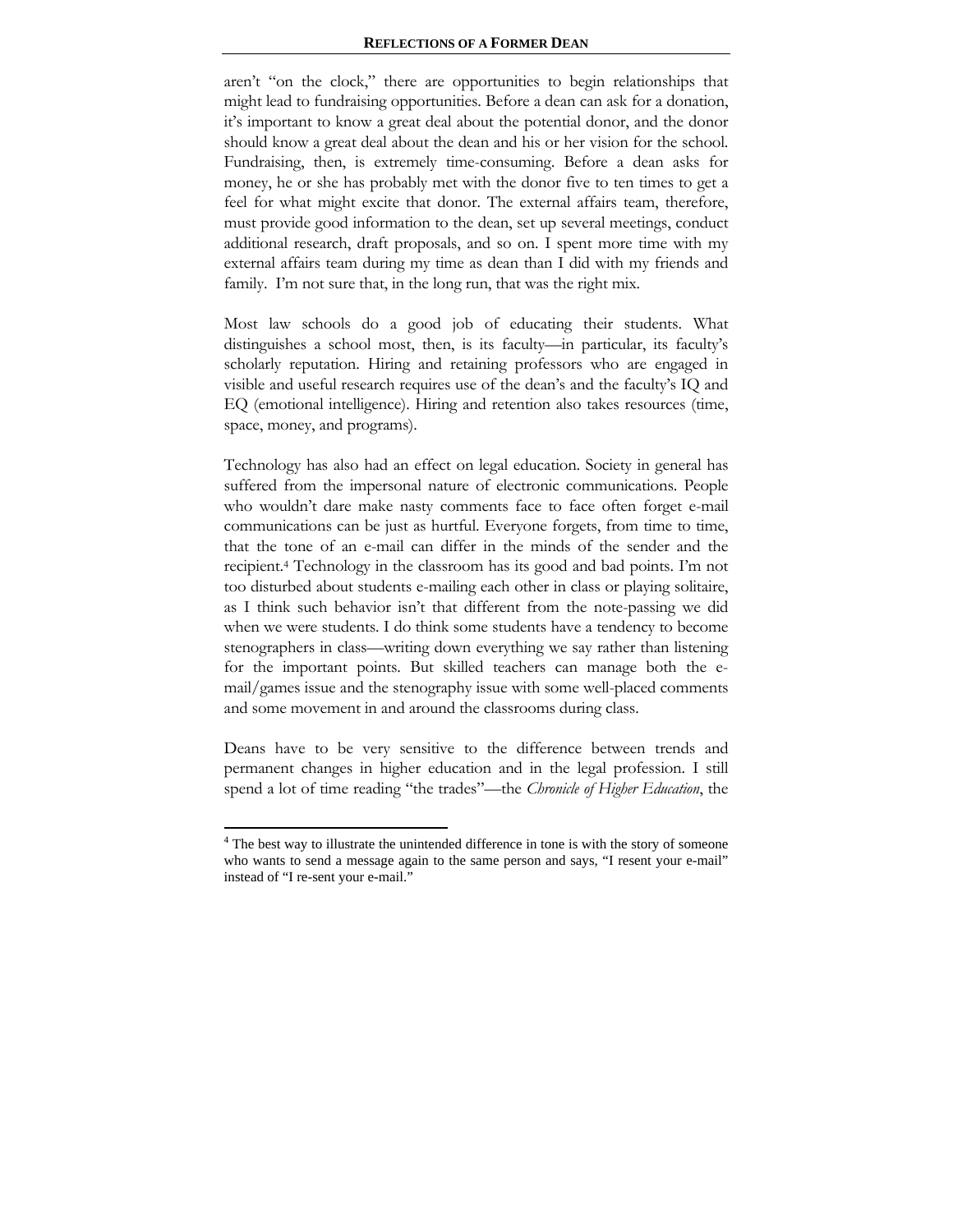*American Bar Association Journal*, and others. I read *The Wall Street Journal* and *The New York Times* to keep current on legal and business issues. And I talk to a lot of academics and lawyers about what they think the future will bring. Higher education still captivates me.

*Nancy B. Rapoport, professor of law at the University of Houston Law Center, served as dean and professor of law from July of 2000 to May of 2006. After receiving her B.A., summa cum laude, from Rice University. and her J.D. from Stanford Law School, she clerked for the Honorable Joseph T. Sneed on the U.S. Court of Appeals for the Ninth Circuit and then practiced law (primarily bankruptcy law) with Morrison & Foerster in San Francisco. She started her academic career at The Ohio State University College of*  Law in 1991, and she moved from assistant professor to associate professor to associate *dean for student affairs and professor in 1998 (just as she left Ohio State to become dean and professor of law at the University of Nebraska College of Law). She served as dean of the University of Nebraska College of Law from 1998 to 2000. Her specialties are bankruptcy ethics, ethics in governance, and law and popular culture. She has taught contracts, sales (Article 2), bankruptcy, Chapter 11 reorganization, legal writing, contract drafting, and professional responsibility.* 

*Among her published works is* Enron: Corporate Fiascos and Their Implications *(Foundation Press, 2004; co-edited with Professor Bala G. Dharan of Rice University). She also appeared as herself in the Academy Award®-nominated movie,* Enron: The Smartest Guys in the Room *(Magnolia Pictures, 2005). She is admitted to the bars of the states of California, Ohio, Nebraska, and Texas, and to the U.S. Supreme Court. In 2001, she was elected to membership in the American Law Institute, and in 2002, she received a Distinguished Alumna Award from Rice University. She is a fellow of the American Bar Foundation and of the American College of Bankruptcy.*

*In her spare time, Professor Rapoport competes, pro-am, in international Latin and standard dance with her teacher, Billy King. In the summer of 2007, Professor Rapoport will become the Gordon & Silver, Ltd., Professor of Law at the Boyd School of Law, University of Nevada, Las Vegas.* 

**Acknowledgment:** *My thanks to Jeff Van Niel for his helpful edits and to the Aspatore editors.* 

**Dedication:** *I'd like to dedicate this chapter to Robert Allen, a University of Houston Law Center student, whose life was far too short and whose love for law school was legendary.*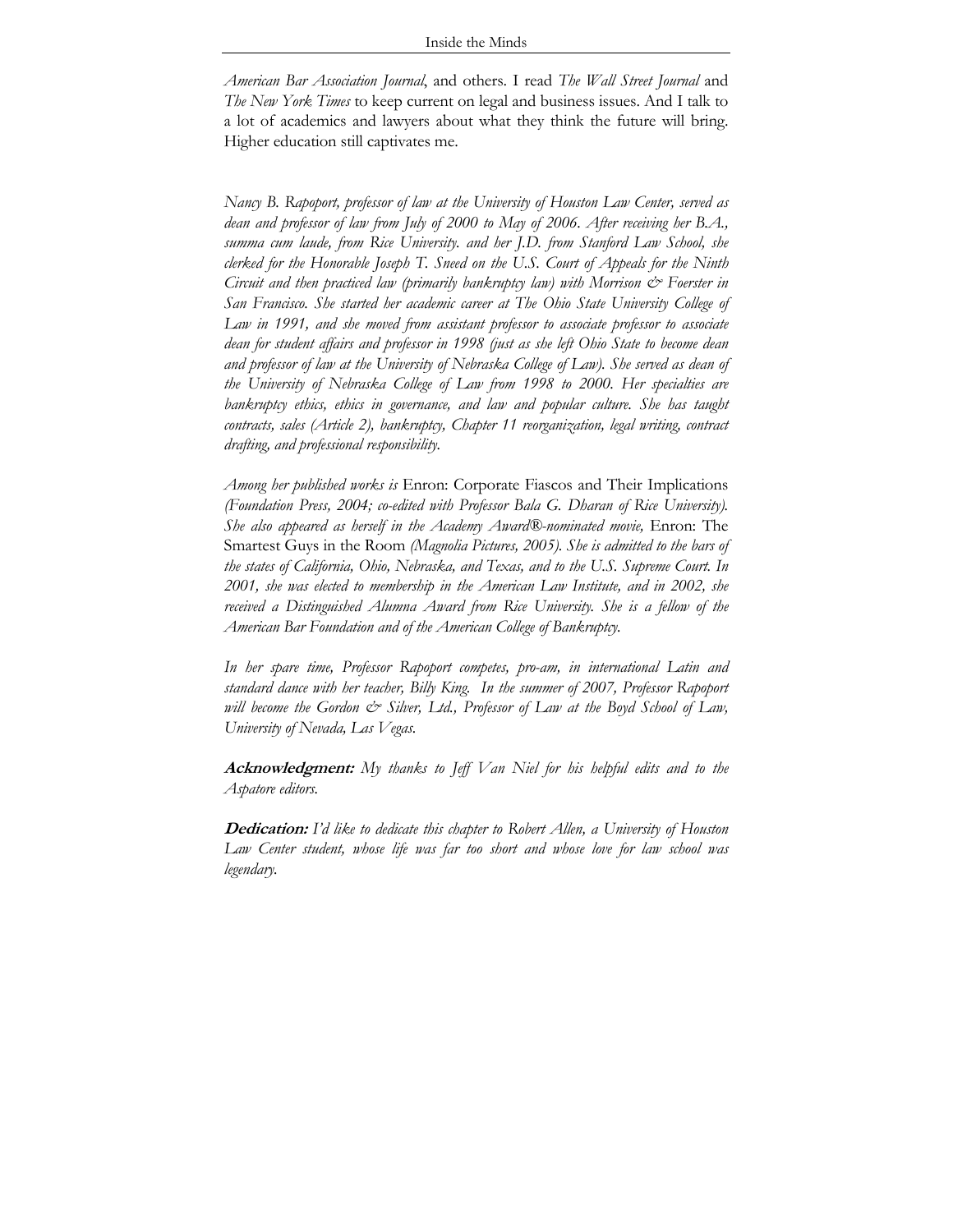

#### www.Aspatore.com

Aspatore Books is the largest and most exclusive publisher of C-Level executives (CEO, CFO, CTO, CMO, Partner) from the world's most respected companies and law firms. Aspatore annually publishes a select group of C-Level executives from the Global 1,000, top 250 law firms (Partners & Chairs), and other leading companies of all sizes. C-Level Business Intelligence™, as conceptualized and developed by Aspatore Books, provides professionals of all levels with proven business intelligence from industry insiders – direct and unfiltered insight from those who know it best – as opposed to third-party accounts offered by unknown authors and analysts. Aspatore Books is committed to publishing an innovative line of business and legal books, those which lay forth principles and offer insights that when employed, can have a direct financial impact on the reader's business objectives, whatever they may be. In essence, Aspatore publishes critical tools – need-to-read as opposed to nice-to-read books – for all business professionals.

### **Inside the Minds**

The critically acclaimed *Inside the Minds* series provides readers of all levels with proven business intelligence from C-Level executives (CEO, CFO, CTO, CMO, Partner) from the world's most respected companies. Each chapter is comparable to a white paper or essay and is a futureoriented look at where an industry/profession/topic is heading and the most important issues for future success. Each author has been carefully chosen through an exhaustive selection process by the *Inside the Minds* editorial board to write a chapter for this book. *Inside the Minds* was conceived in order to give readers actual insights into the leading minds of business executives worldwide. Because so few books or other publications are actually written by executives in industry, *Inside the Minds* presents an unprecedented look at various industries and professions never before available.